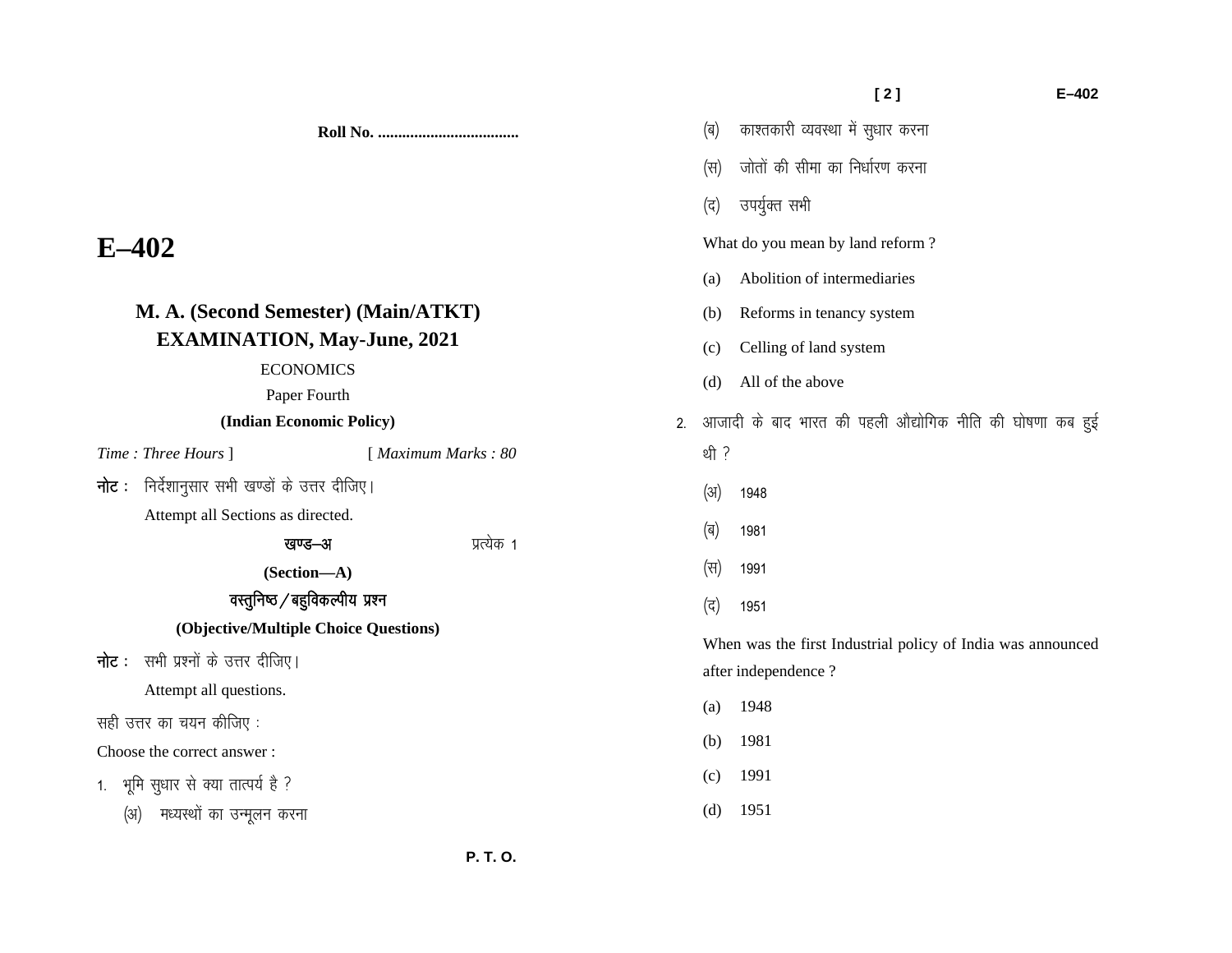**[ 3 ] E–402**  3. भारत में राष्ट्रीय आय के समंकों की गणना किस आधार वर्ष पर की जाती है $?$  $(x)$  2010-11 (ब) 2006-07  $(\forall i)$  2008-09 (द) 2011-12 What is the base year of calculating the data of National Income of India ?  $(a) 2010-11$  $(b)$  2006-07  $(c)$  2008-09 (d)  $2011-12$ 4. रिजर्व बैंक ऑफ इंडिया का राष्ट्रीयकरण कब हुआ ?  $(x)$  1959 (ब) 1950  $(\overline{H})$  1945 (द) 1949 When did the Nationalization of RBI take place ? (a) 1959 (b) 1950 (c) 1945 (d) 1949

 **[ 4 ] E–402**  5. भारत के सकल घरेलू उत्पाद में सर्वाधिक योगदान किस क्षेत्र का है ? (अ) सेवा क्षेत्र (ब) कृषि क्षेत्र (स) औद्योगिक क्षेत्र (द) विज्ञान क्षेत्र Which sector has maximum contribution in the GDP in India ? (a) Service Sector (b) Agriculture Sector (c) Industrial Sector (d) Science Sector  $6.$  छिपी बेरोजगारी किस क्षेत्र की विशेषता है ? (अ) कृषि (ब) उद्योग (स) सेवा (द) यातायात Hidden unemployment is the characteristic of which sector ? (a) Agriculture (b) Industry (c) Service

(d) Transport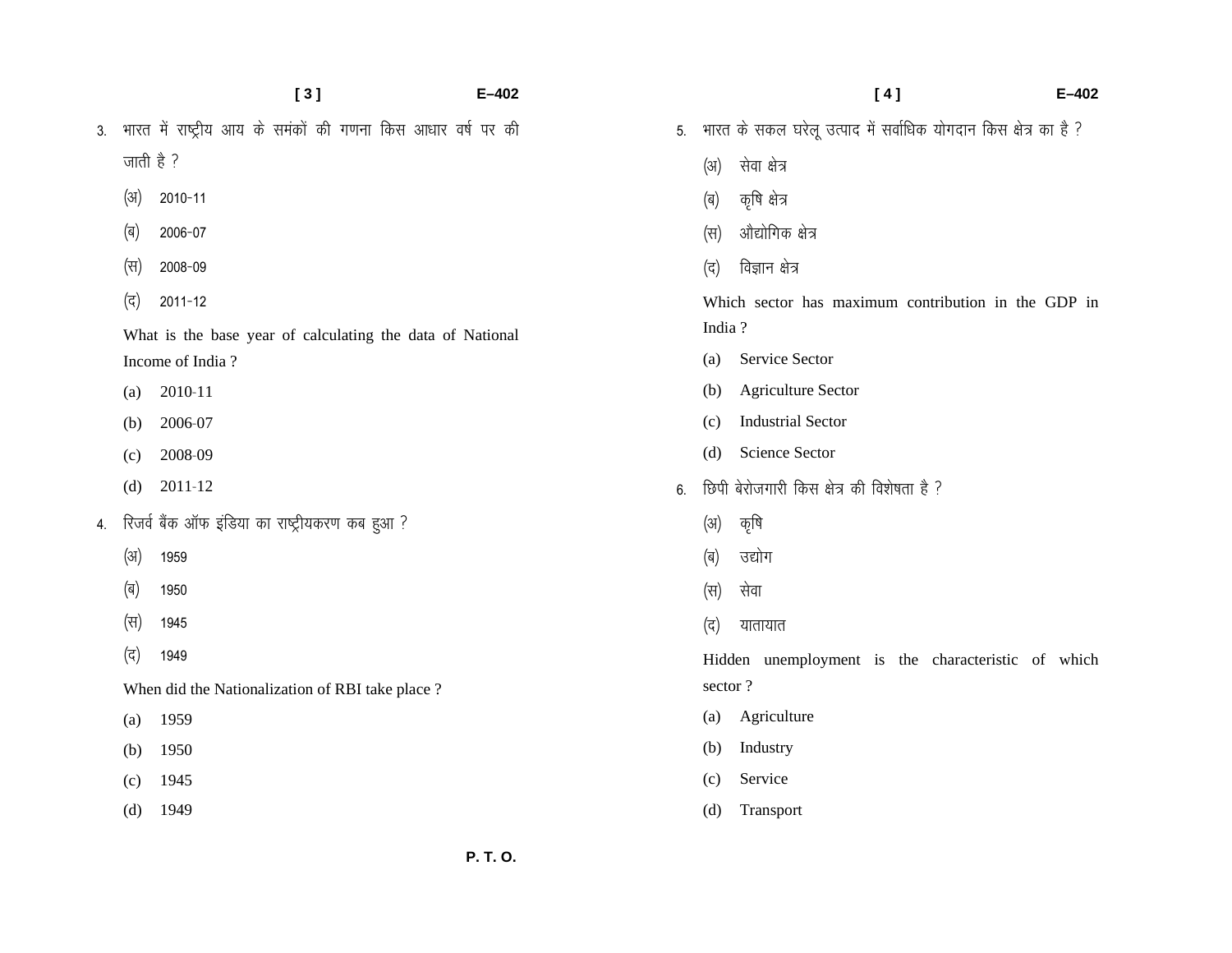|    |          | [5]                                                                      | $E - 402$ |    |      | [6]                                             |
|----|----------|--------------------------------------------------------------------------|-----------|----|------|-------------------------------------------------|
| 7. |          | आर्थिक विकास की नई व्यूहरचना कब शुरू हुई थी ?                            |           | 9. |      | भारतीय रिजर्व बैंक कौन-सा कार्य नहीं करता है ?  |
|    | (3I)     | 1981                                                                     |           |    | (3)  | जनता से ब्याज पर जमा स्वीकार करना               |
|    | (ब)      | 1991                                                                     |           |    | (ब)  | विदेशी विनियम क्रय-विक्रय                       |
|    | (स)      | 2001                                                                     |           |    | (स)  | समाशोधन कार्य                                   |
|    | (द)      | उपर्युक्त में से कोई नहीं                                                |           |    | (द)  | सरकारी खातों का संचालन                          |
|    | started? | When was the new strategy of economic development                        |           |    |      | Which of the following work is not done by RBI? |
|    | (a)      | 1981                                                                     |           |    | (a)  | Accepting deposits from public on interest      |
|    | (b)      | 1991                                                                     |           |    | (b)  | Sale-purchase of foreign exchange               |
|    | (c)      | 2001                                                                     |           |    | (c)  | Clearing work                                   |
|    | (d)      | None of the above                                                        |           |    | (d)  | Operation of government accounts                |
| 8. |          | भारत में कृषि मूल्य आयोग की स्थापना किस वर्ष हुई ?                       |           |    |      | 10. भारत में राष्ट्रीय आय की गणना की जाती है:   |
|    | (3I)     | 1951                                                                     |           |    | (3I) | योजना आयोग द्वारा                               |
|    | (ब)      | 1955                                                                     |           |    | (ब)  | वित्त आयोग द्वारा                               |
|    | (स)      | 1965                                                                     |           |    | (स)  | भारतीय सांख्यिकीय संस्थान द्वारा                |
|    | (द)      | 1970                                                                     |           |    | (द)  | केन्द्रीय सांख्यिकीय संगठन द्वारा               |
|    |          | In which year the Commission for Agricultural Prices was<br>established? |           |    |      | National Income in India is measured by :       |
|    | (a)      | 1951                                                                     |           |    | (a)  | Planning COMMISSION                             |
|    | (b)      | 1955                                                                     |           |    | (b)  | <b>Finance COMMISSION</b>                       |
|    | (c)      | 1965                                                                     |           |    | (c)  | <b>Indian Statistical Institute</b>             |

(d) Central Statistical Organization

 **[ 6 ] E–402** 

(d) 1970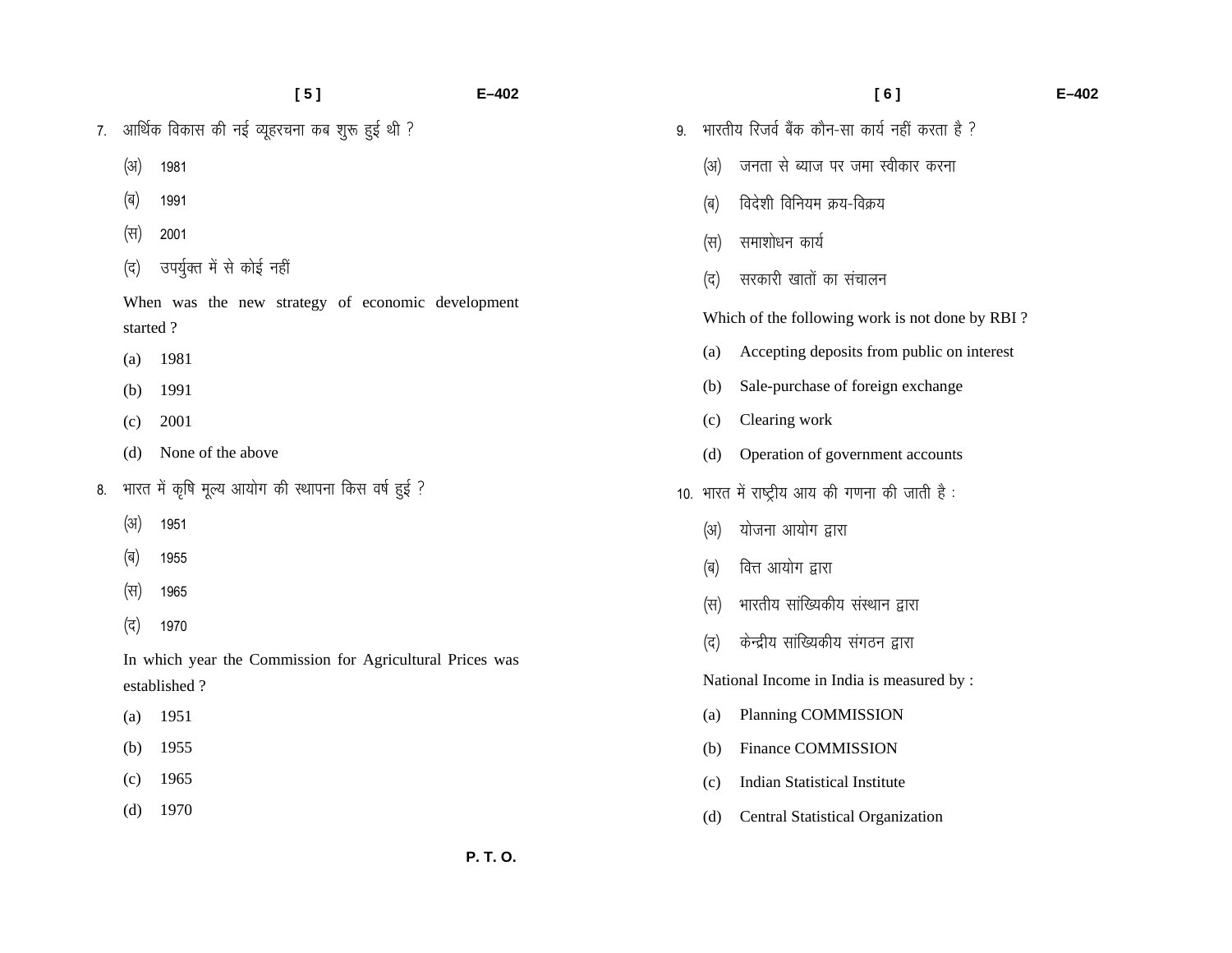- 11. भारतीय अर्थव्यवस्था है:
	- (अ) पूँजीवादी अर्थव्यवस्था
	- (ब) समाजवादी अर्थव्यवस्था
	- (स) मिश्रित अर्थव्यवस्था
	- (द) उपर्युक्त में से कोई नहीं

Indian economy is a :

- (a) Capitalist economy
- (b) Socialist economy
- (c) Mixed economy
- (d) None of the above
- 12. सन् 1944 में श्रमिक नेता एम. एन. राय द्वारा कौन-सी योजना प्रस्तुत की
	- गई ?
	- (अ) गांधीवादी योजना
	- (ब) सर्वोदय योजना
	- (स) जन योजना
	- (द) बॉम्बे प्लान

Which plan was presented by labour leader M. N. Ray in 1944 ?

- (a) Gandhiwadi Yojana
- (b) Sarvodaya Yojana
- (c) Jan Yojana
- (d) Bombay Plan

 **[ 8 ] E–402**  13. निम्नलिखित में से कौन भारत की महारत्न कम्पनी में शामिल नहीं है ?  $\langle 3 \rangle$  IOC  $\overline{q}$  OIL (स) NTPC (द) SAIL From the following companies which one is not included in the list of Maharna Company ? (a) IOC (b) OIL (c) NTPC (d) SAIL 14. भारत में सूती-वस्त्र उद्योग मुख्यतः कपास (सफेद सोना) की पूर्ति पर निर्भर करता है। देश में कपास का सर्वाधिक उत्पादन कहाँ होता है ? (अ) गुजरात (ब) महाराष्ट्र (स) राजस्थान (द) हरियाणा In India Textile Industry is basically dependent on supply of cotton (while gold). Where is the highest production of cotton in the country ? (a) Gujarat

- (b) Maharashtra
- (c) Rajasthan
- (d) Hararyana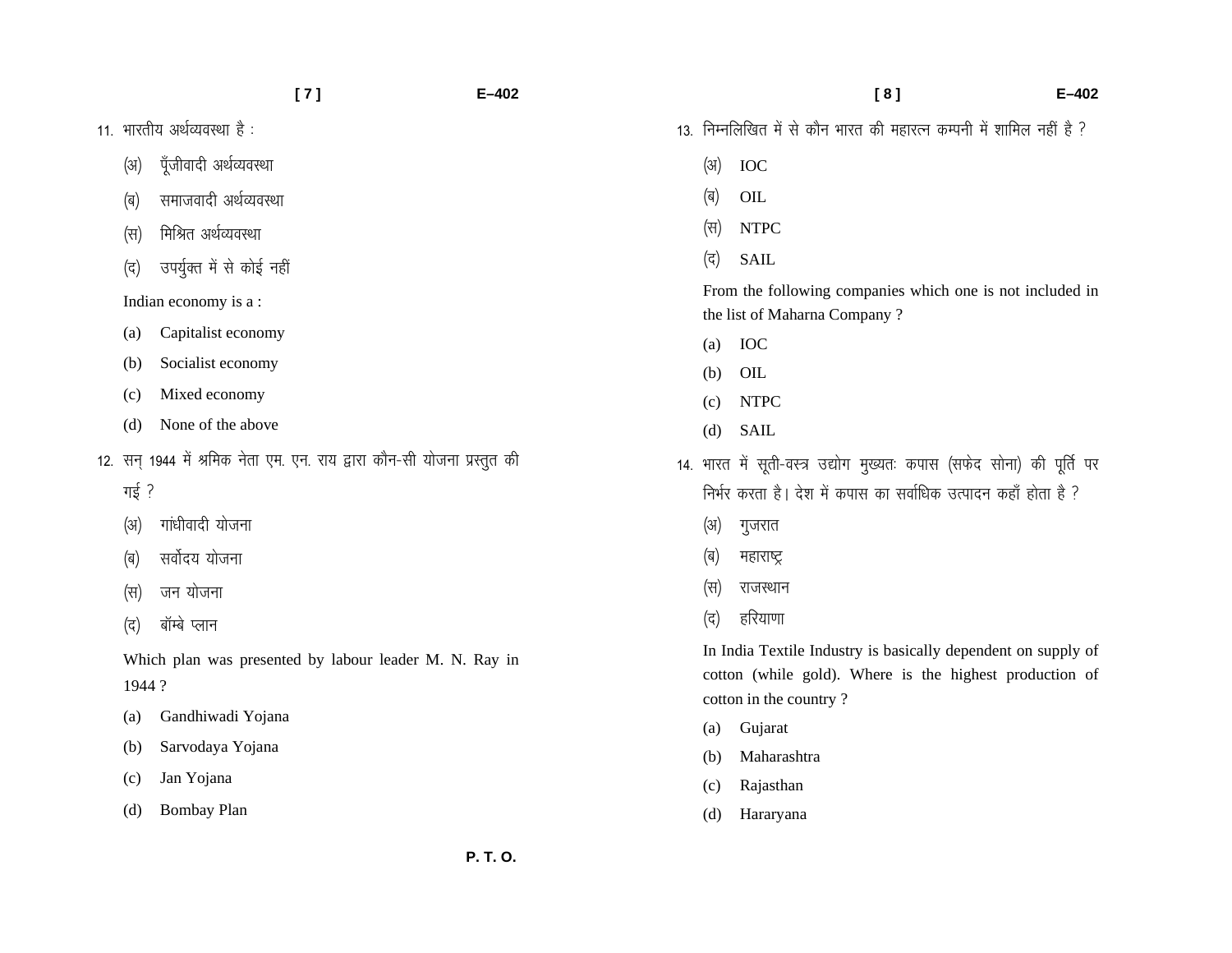- **[ 9 ] E–402**  15. भारतीय कृषि में उत्पादन एवं उत्पादकता बढ़ाने के लिए उच्च उत्पादकता वाले बीजों को सर्वप्रथम कहाँ से आयात किया गया  $\Omega$ 
	- (अ) मलेशिया
	- (ब) ताइवान
	- (स) चीन
	- (द) मेक्सिको

To increase production and productivity of agriculture in India, from which country the HYV seeds has been started to import ?

- (a) Malaysia
- (b) Taiwan
- (c) China
- (d) Mexico
- 16. 2011 की जनगणना के अनुसार भारत में सर्वाधिक जनसंख्या वृद्धि दर

वाला राज्य है $:$ 

- (अ) मिजोरम
- (ब) मणिपुर
- (स) मेघालय
- (द) सिक्किम

 **[ 10 ] E–402**  According to the census survey 2011, which state has the maximum population growth rate in India ? (a) Mizoram (b) Mainpur (c) Meghalaya (d) Sikkim 17. भारत में पहला बैंक एलेक्जेंडर एण्ड कम्पनी द्वारा सन् 1970 में कलकत्ता

- में किस नाम से प्रारम्भ किया गया ?
	- (अ) बैंक ऑफ बंगाल
	- (ब) इम्पीरियल बैंक ऑफ इंडिया
	- (स) बैंक ऑफ हिन्दुस्तान
	- (द) बैंक ऑफ इंडिया

What was the name of first Indian Bank which was established by Alexendar & Company in 1970 at Calcutta ?

- (a) Bank of Bengal
- (b) Imperial Bank of India
- (c) Bank of Hindustan
- (d) Bank of India
- 18. वर्तमान में रिजर्व बैंक निम्नलिखित पद्धति के आधार पर नोट निर्गमन का काम करता है $:$ 
	- (अ) न्यूनतम कोष पद्धति
	- (ब) आनुपातिक कोष पद्धति
	- (स) शत-प्रतिशत कोष पद्धति
	- (द) उपर्युक्त में से कोई नहीं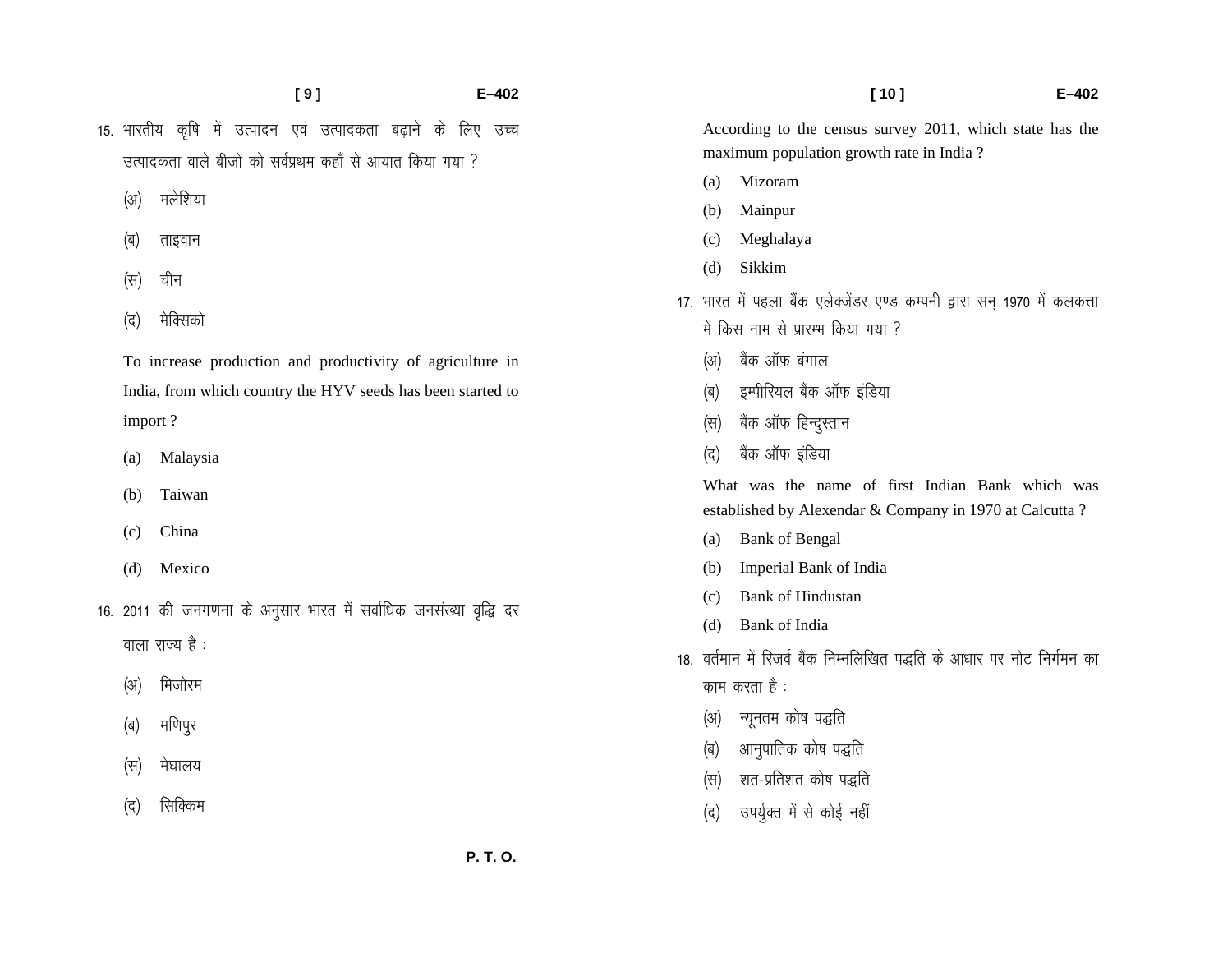|      | [11]                                                           | $E - 402$      | $[12]$<br>$E - 402$                                           |
|------|----------------------------------------------------------------|----------------|---------------------------------------------------------------|
|      | At present paper currency issued by RBI of India is based      |                | Which of the following is not a source of renewable           |
| on:  |                                                                |                | energy?                                                       |
| (a)  | Minimum funding method                                         |                | Petroleum<br>(a)                                              |
| (b)  | Proportionate funding method                                   |                | <b>Biomass</b><br>(b)                                         |
| (c)  | Cent percent funding method                                    |                | Wind<br>(c)                                                   |
| (d)  | None of the above                                              |                | Sunlight<br>(d)                                               |
|      | 19. निम्नलिखित में से बैंकों का बैंक किसे कहा जाता है ?        |                | प्रत्येक 2<br>खण्ड—ब                                          |
| (3I) | स्टेट बैंक ऑफ इंडिया                                           |                | (Section-B)                                                   |
| (ब)  | सेंट्रल बैंक ऑफ इंडिया                                         |                | अति लघु उत्तरीय प्रश्न                                        |
| (स)  | देना बैंक                                                      |                | (Very Short Answer Type Questions)                            |
| (द)  | केनारा बैंक                                                    |                | <b>नोट</b> : सभी प्रश्नों के उत्तर दो /तीन वाक्यों में दीजिए। |
|      | Which of the following is known as the Bank of Banks?          |                | Attempt all questions in two/three sentences.                 |
| (a)  | State Bank of India                                            |                |                                                               |
| (b)  | Central Bank of India                                          | 1.             | नीति आयोग की स्थापना कब हुई ?                                 |
| (c)  | Dena Bank                                                      |                | When was NITI Aayoy established?                              |
| (d)  | Canara Bank                                                    | 2.             | एम. विश्वेश्वरैया की नियोजन पर पुस्तक का नाम बताइए।           |
|      | 20. निम्नलिखित में से कौन-सा नवीनीकृत ऊर्जा का स्रोत नहीं है ? |                | Write M. Vishwesewraiya books name on planning.               |
| (3I) | पेट्रोलियम                                                     | 3 <sub>1</sub> | गरीबी की रेखा से आप क्या समझते हैं ?                          |
| (ब)  | बायोमास                                                        |                | What do you mean by Line of poverty?                          |
| (स)  | हवा                                                            |                | 4. सेबी से क्या आशय है ?                                      |
| (द)  | सूर्य का प्रकाश                                                |                | What do you understand by SEBI?                               |
|      |                                                                | P. T. O.       |                                                               |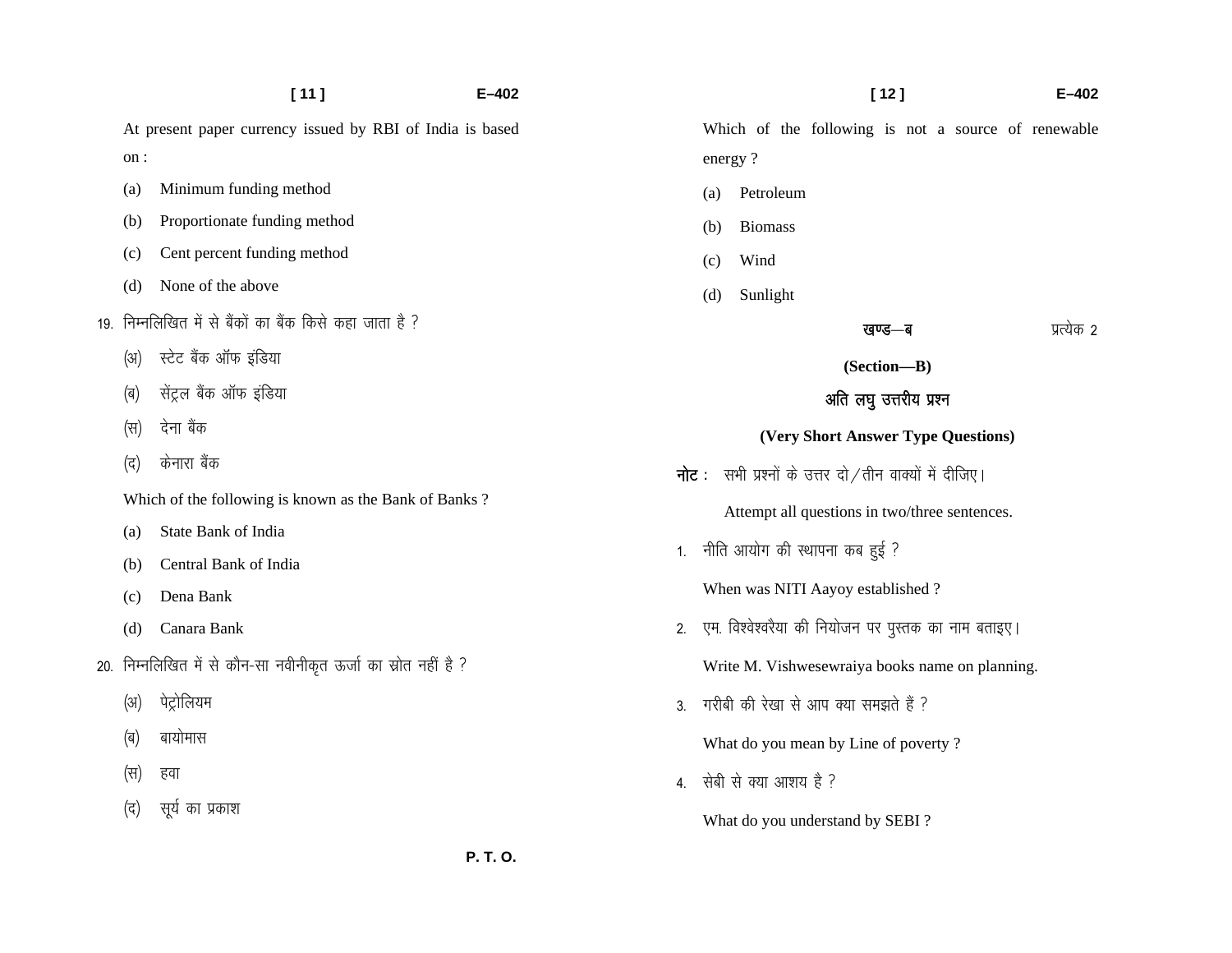| [13]<br>E-402                                                      |  |
|--------------------------------------------------------------------|--|
| निजीकरण से आप क्या समझते हैं ?                                     |  |
| What do you understand by Privatization?                           |  |
| क्षेत्रीय असमानता की व्याख्या कीजिए।                               |  |
| Discuss regional disparity.                                        |  |
| संरचनात्मक बेरोजगारी से आप क्या समझते हैं ?                        |  |
| What do you mean by structural unemployment?                       |  |
| आयात-निर्यात नीति क्या है ?                                        |  |
| What is Import-Export policy?                                      |  |
| प्रत्येक 3<br>खण्ड—स                                               |  |
| (Section-C)                                                        |  |
| लघु उत्तरीय प्रश्न                                                 |  |
| (Short Answer Type Questions)                                      |  |
| <b>नोट</b> : सभी प्रश्नों के उत्तर दीजिए।                          |  |
| Attempt all questions.                                             |  |
| "नीति आयोग" का पूरा नाम क्या है ?                                  |  |
| What is full name of "NITI Aayog"?                                 |  |
| रुपये की पूर्ण परिवर्तनीयता क्या है ?                              |  |
| What is full convertibility of rupees?                             |  |
| भारत के विदेशी व्यापार में निर्यात संवर्द्धन की आवश्यकता को        |  |
|                                                                    |  |
| समझाइए।                                                            |  |
| Explain the need for export promotion in India's foreign<br>trade. |  |
|                                                                    |  |

 **P. T. O.**

India.

|                              | $[14]$                                                         | $E - 402$  |  |  |  |  |
|------------------------------|----------------------------------------------------------------|------------|--|--|--|--|
| 4.                           | सहकारिता आन्दोलन से आप क्या समझते हैं ?                        |            |  |  |  |  |
|                              | What do you mean by Co-operative Movement?                     |            |  |  |  |  |
| 5.                           | बारहवीं पंचवर्षीय योजना का विजन क्या है ?                      |            |  |  |  |  |
|                              | What was the vision of 12th Five Year Plan?                    |            |  |  |  |  |
| 6.                           | गैर-सरकारी संगठन से आप क्या समझते हैं ?                        |            |  |  |  |  |
|                              | What do you understand by NGO's ?                              |            |  |  |  |  |
| 7 <sub>1</sub>               | निरपेक्ष गरीबी एवं सापेक्ष गरीबी से आप क्या समझते हैं ?        |            |  |  |  |  |
|                              | What do you understand by absolute and relative poverty?       |            |  |  |  |  |
| 8.                           | भारत में पूँजी बाजार में लिये गये नवीनतम सुधारों को बताइए।     |            |  |  |  |  |
|                              | State the latest reforms for given in capital market in India. |            |  |  |  |  |
|                              | खण्ड—द                                                         | प्रत्येक 5 |  |  |  |  |
| (Section-D)                  |                                                                |            |  |  |  |  |
| दीर्घ उत्तरीय प्रश्न         |                                                                |            |  |  |  |  |
| (Long Answer Type Questions) |                                                                |            |  |  |  |  |
|                              | <b>नोट</b> : सभी प्रश्नों के उत्तर 150 शब्दों में दीजिए।       |            |  |  |  |  |
|                              | Attempt all questions in 150 words.                            |            |  |  |  |  |
| 1.                           | भारत के व्यापार संतुलन एवं भुगतान संतुलन को समझाइए।            |            |  |  |  |  |
|                              | Explain the balance of trade and balance of payment of         |            |  |  |  |  |